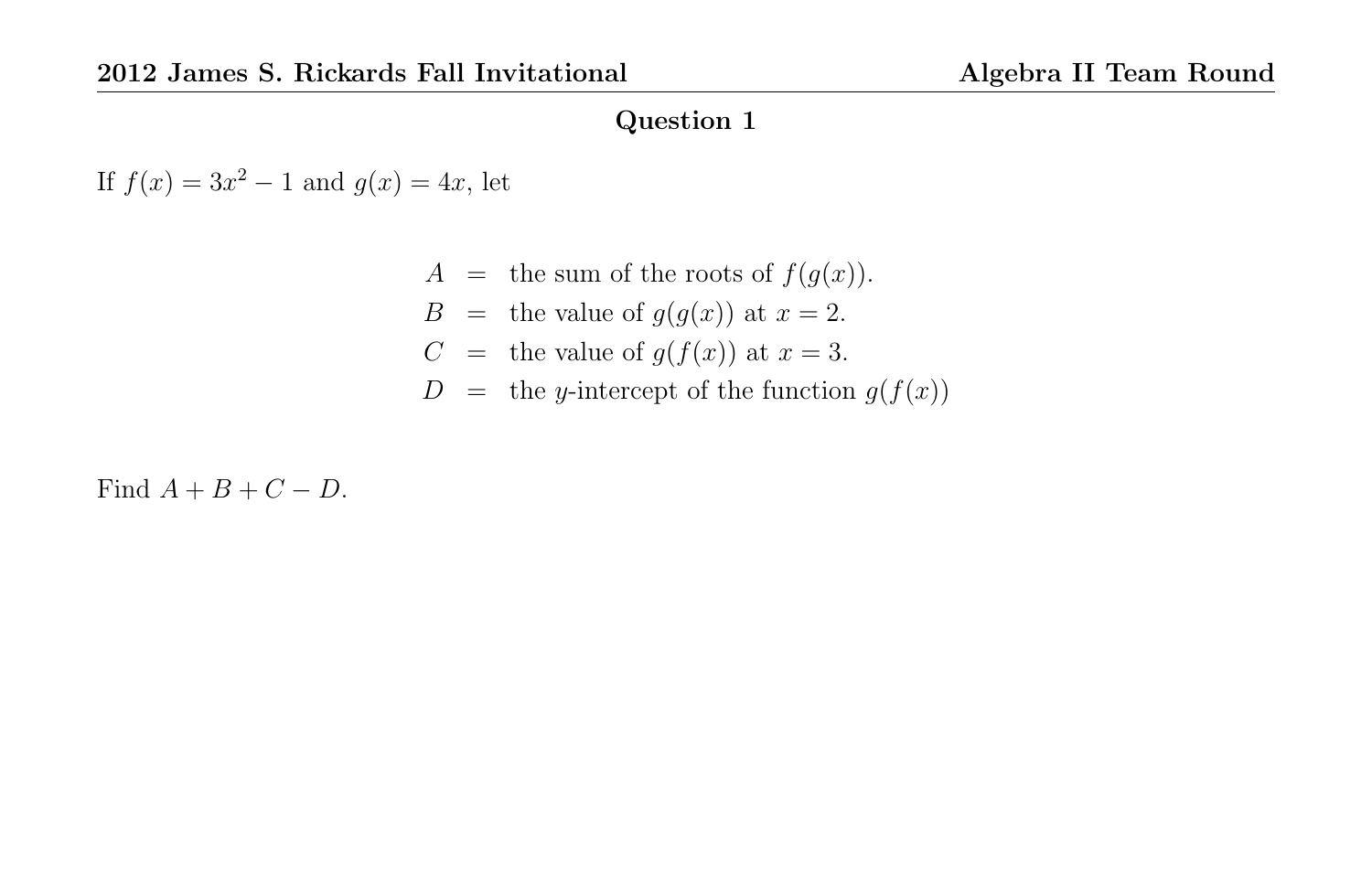Let

$$
A = (\log_2 3)(\log_3 4)(\log_4 5)(\log_5 6) \cdots (\log_{127} 128)
$$
  
\n
$$
B = \text{the sum of the real solutions of } 3^{2x} - 3^x - 2 = 0
$$
  
\n
$$
C = 5^{\log_{25} 16} \times \frac{\log 25}{\log 5}
$$
  
\n
$$
D = \log_3 6 \times \log_3 \frac{3}{2} + (\log_3 2)^2
$$

Find  $A + D - C + B$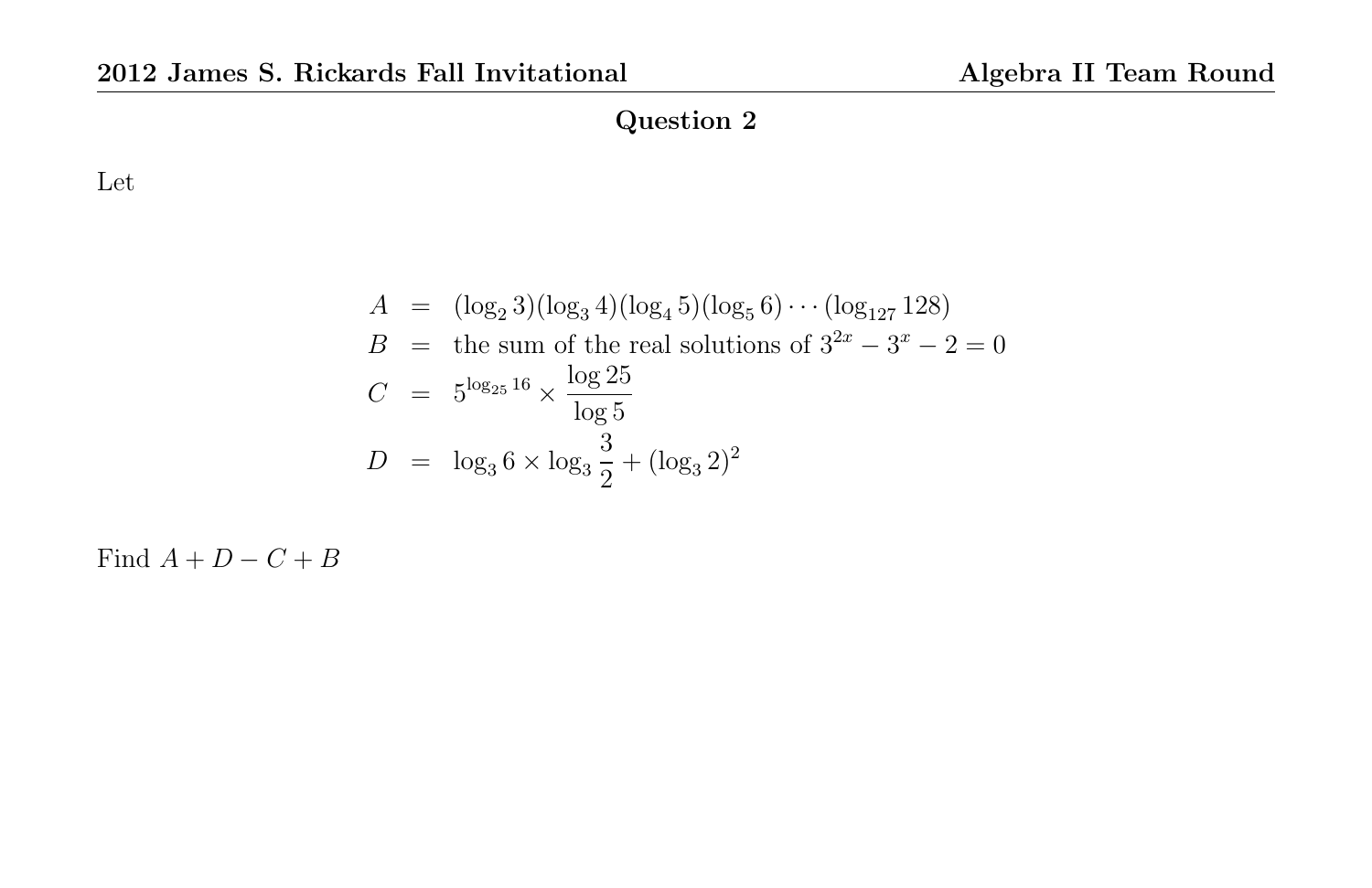Let  $a = 1 + 2i$ , and  $b = 3 + i$ .

- $A = |ab|$ a
- $B = |$ b
- $\begin{array}{c} \begin{array}{c} \begin{array}{c} \end{array} \\ \begin{array}{c} \end{array} \end{array} \end{array}$  $C = |a + b|$
- $D =$  Evaluate  $P(1) + Q(1)$ , if  $P(x)$  is the quadratic with leading coefficient 1 and real coefficients having a as a root and  $Q(x)$  is the quadratic with leading coefficient 1 and real coefficients having b as a root.

Find  $ABC + D$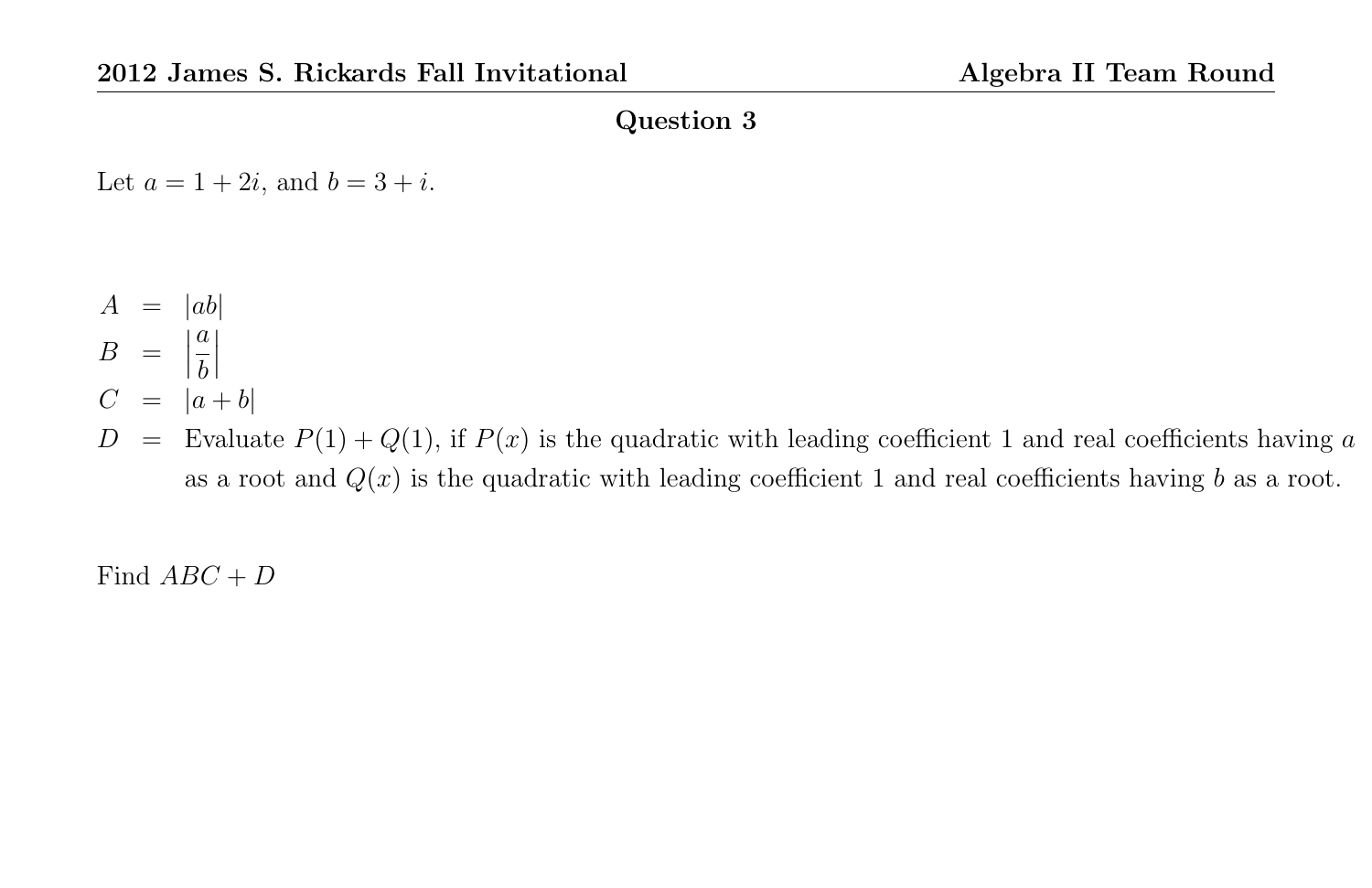Where defined, let:

- $A =$  the area enclosed by the figure,  $|x| + |y| = 16$
- B = the area of the conic,  $x^2 4x + 4 + y^2 30x + 225 = 0$
- $C =$  the area enclosed by the line  $y = 3x + 9$ , the x-axis, and the y-axis

Evaluate  $A + B + C$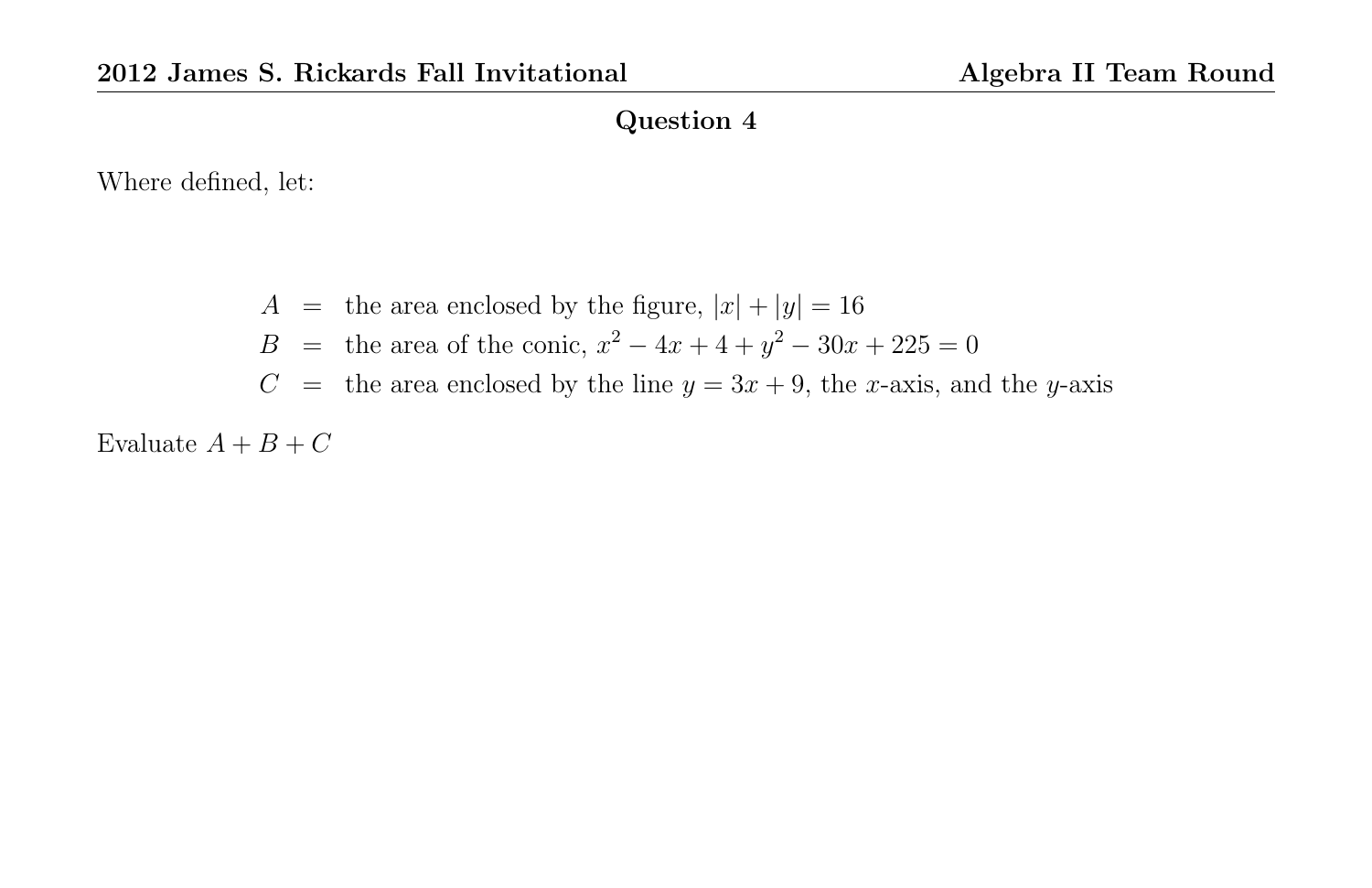Let

Find  $\frac{2ACD}{D}$ B

 $A =$  the sum of the real values of x, where the function,  $f(x) = \frac{x^2 + 3x + 4}{x^2 + 3x + 4}$  $\frac{x^2 - 6x + 4}{x^2 - 6x + 4}$  is undefined. B = the number of vertical asymptotes of  $f(x) = \frac{x^2 - 5x + 6}{x^2 - 5x + 11}$  $x^3 - 6x^2 + 11x - 6$  $C = p(7)$ , where  $p(x)$  is the equation of the slant asymptote of  $f(x) = \frac{x^3 + 3x^2 + 2x + 1}{x^2 + 3x + 1}$  $x^2 + 3x + 1$ D = the y-coordinate of the removable discontinuity of the rational function,  $f(x) = \frac{(x-7)(x+2)(x-10)}{(x-1)(x-2)}$  $(x-1)(x-7)$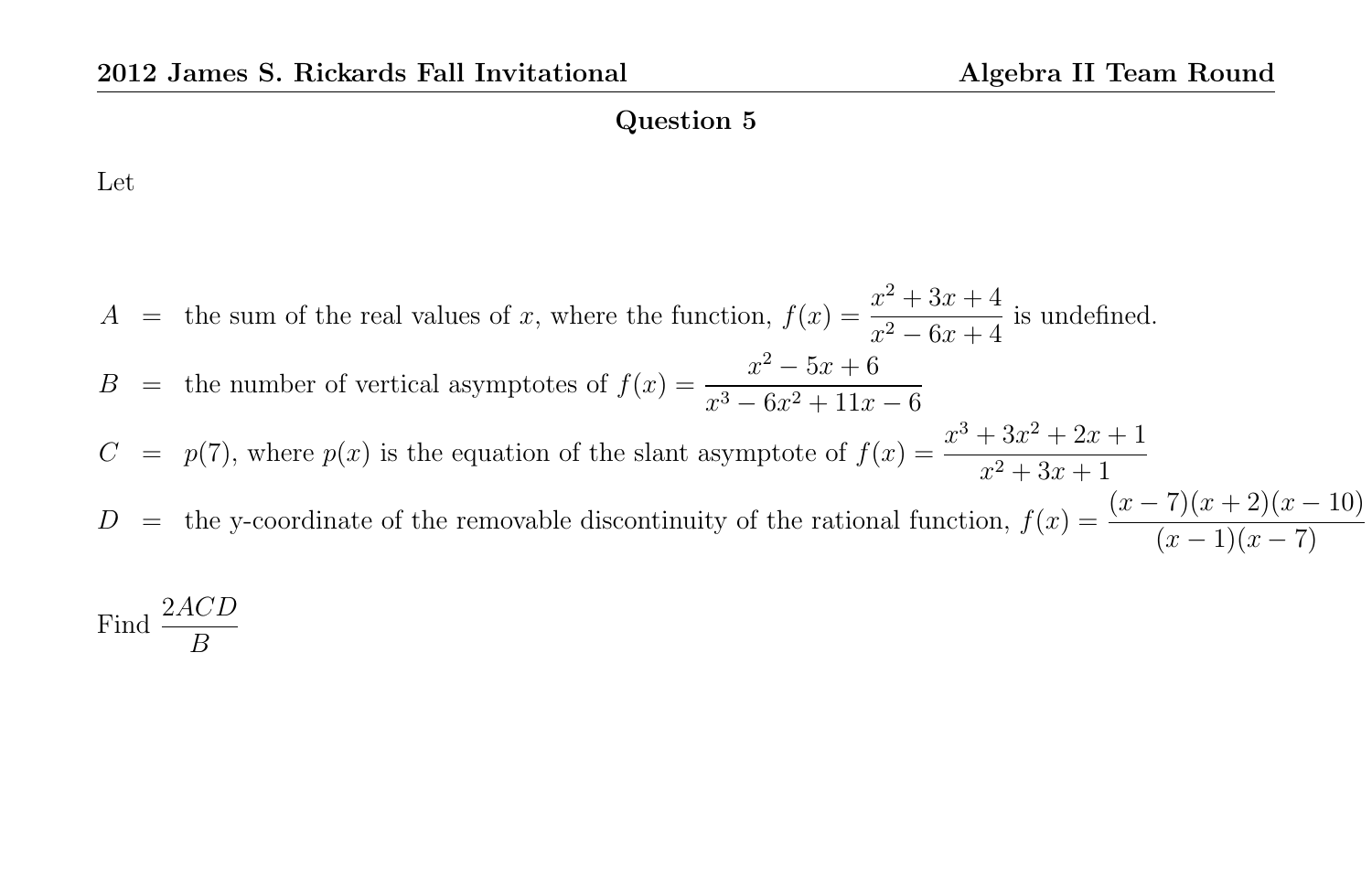For the function,  $y = 2x^2 + 8x - 13$ , let

- $(A, B)$  = the vertex
- $(C, D)$  = the focus
	- $E =$  the equation of the directrix
	- $F =$  the length of the latus rectum

Find  $A + B + C + D - E + F$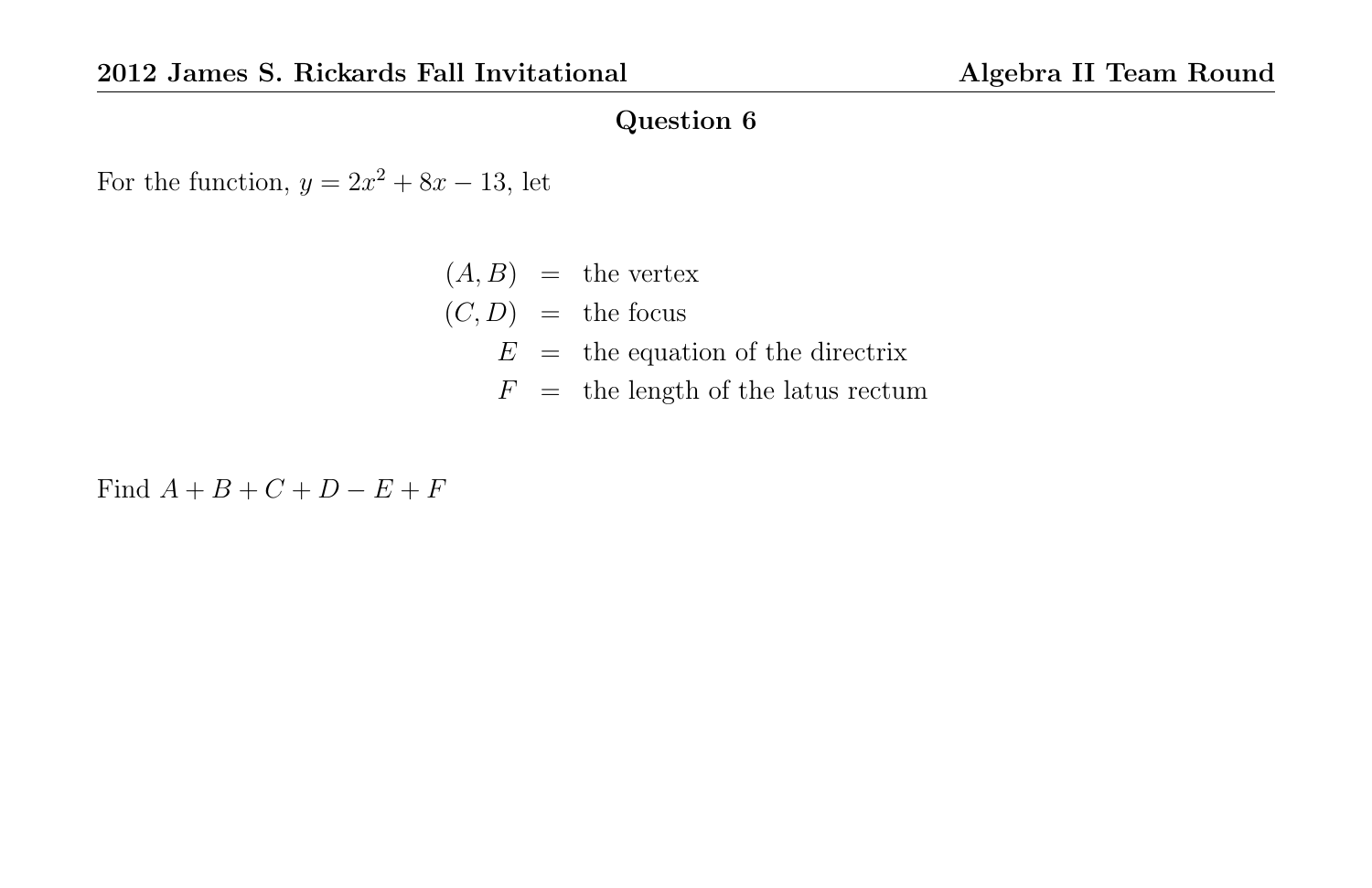Expand the following:

$$
A = (2x + 1)^6
$$
  
\n
$$
B = (4x - 3)^5
$$
  
\n
$$
C = (7x - 1)^4
$$
  
\n
$$
D = (8x + 1)^3
$$

Find the coefficient of the  $x^3$  term in  $A + B + C + D$ .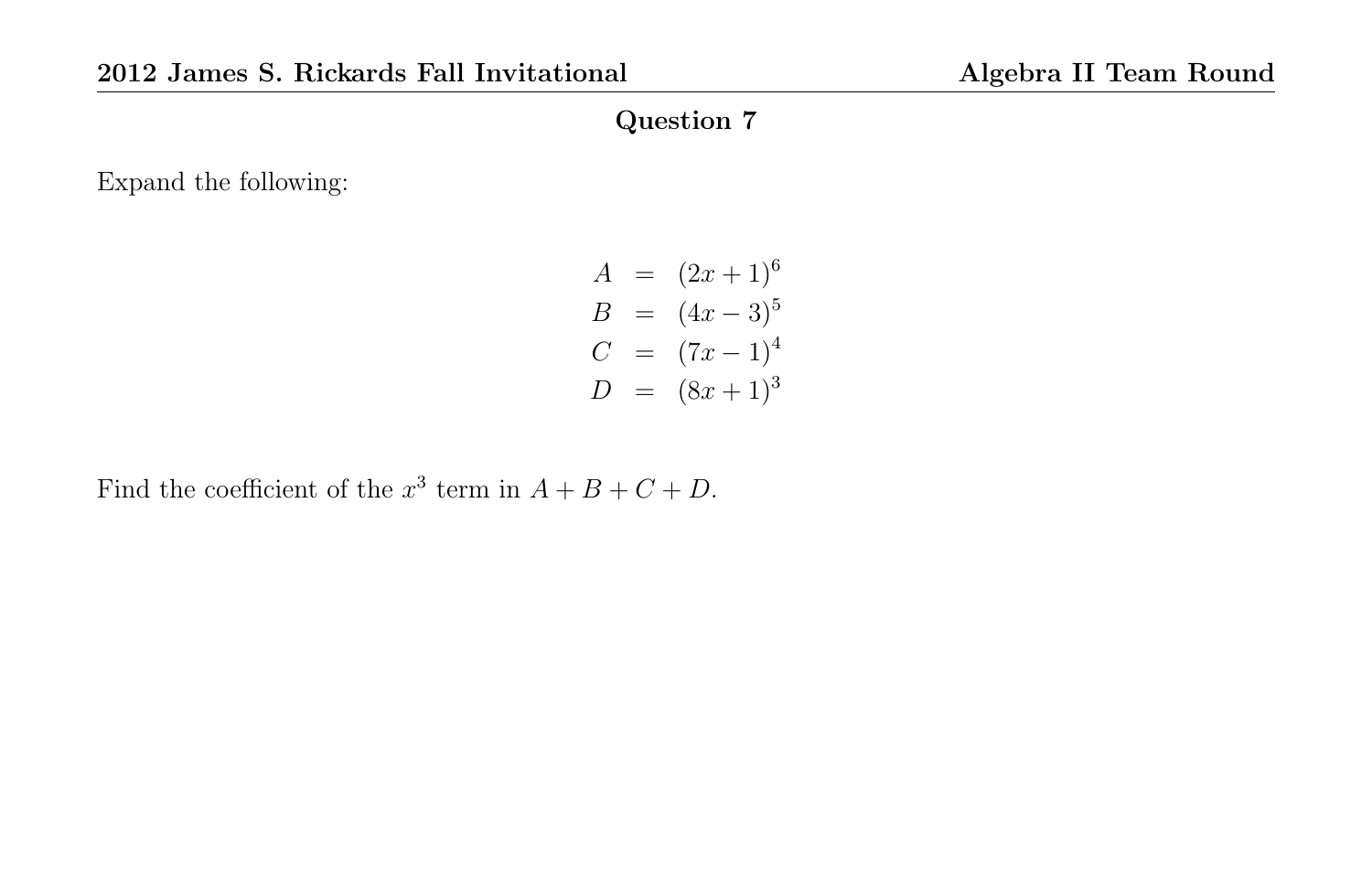#### Let

- $A =$  the maximum number of slices you can make on a pizza with 7 cuts
- $B =$  the number of rectangles with integer side lengths and corners on the points of the grid in the  $4 \times 5$ rectangle below:

- $C =$  the sum of the product of the roots taken three at a time of the polynomial  $5x^4 + 3x^3 - 4x^2 - 2x - 4 = 0$
- $D =$  the number of distinct arrangements of the term "ALGEBRA"

Evaluate 
$$
\frac{A+B\times C}{D}
$$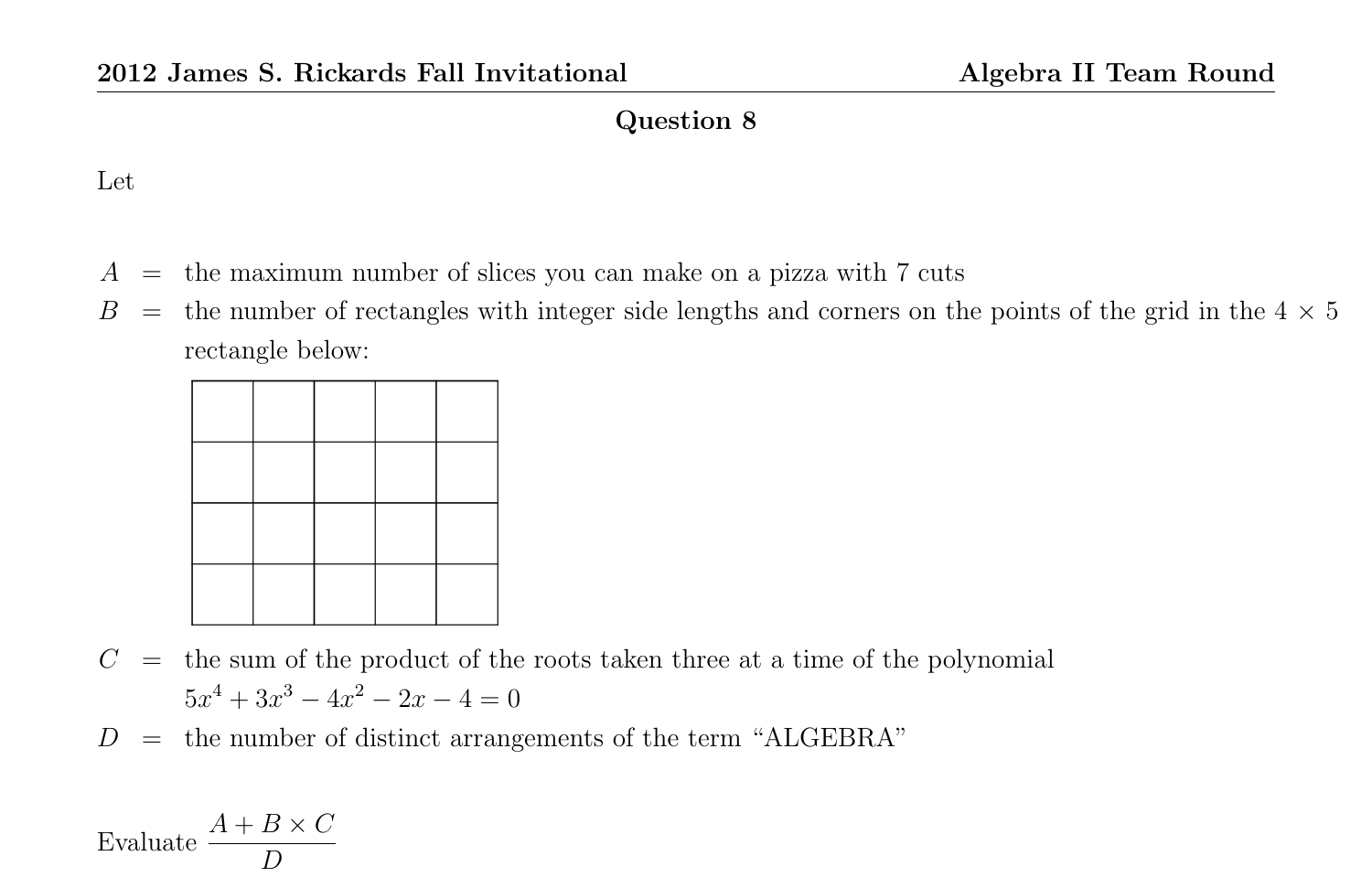If  $i =$ √  $\overline{-1}$ , let

$$
A = (i + 1)^8
$$
  
\n
$$
B = (i - 2)^3
$$
  
\n
$$
C = (i - 15)^3
$$
  
\n
$$
D = (i - 7)^2
$$

Find  $A + B + C + D$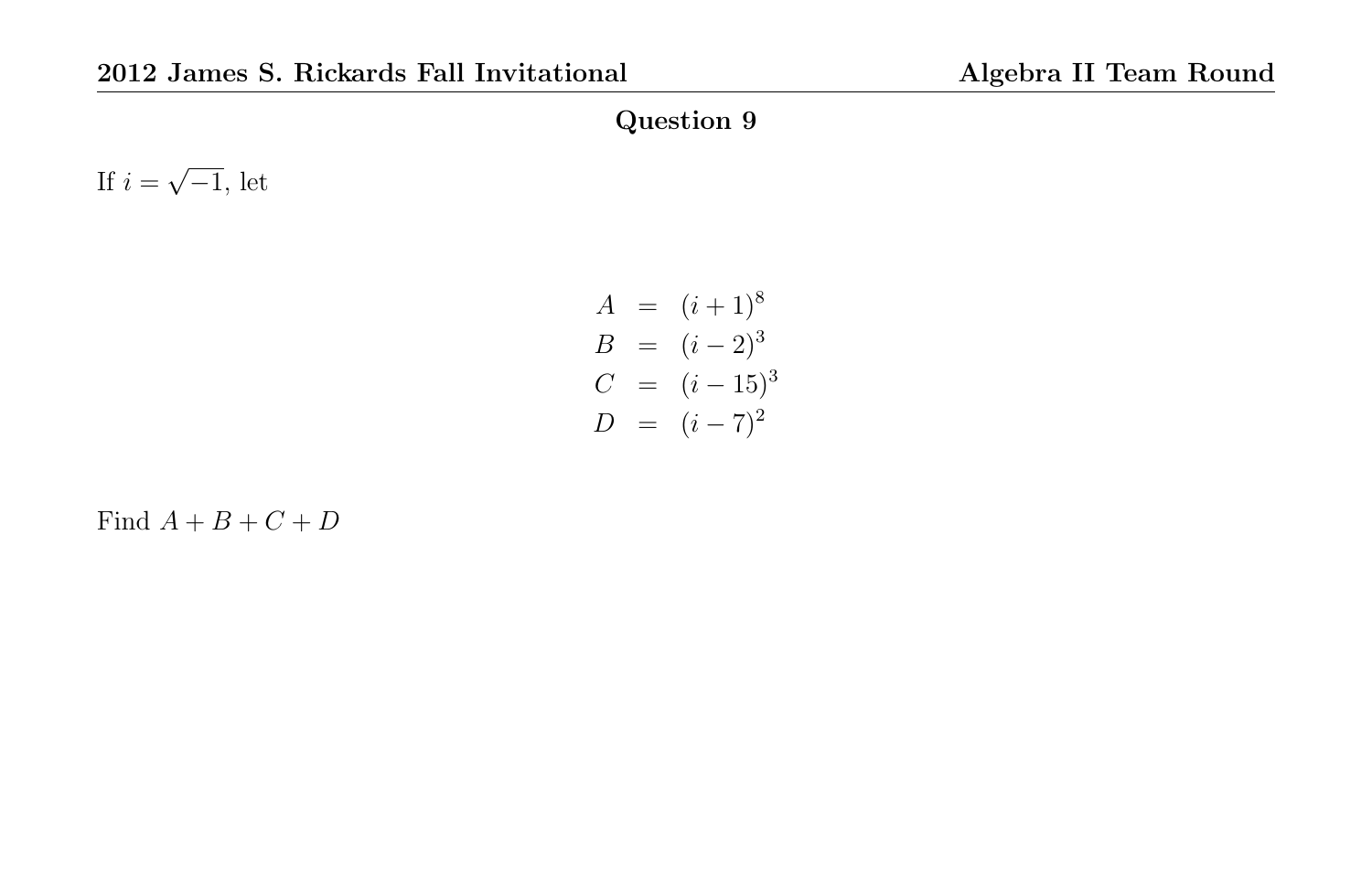Let

 $A = \sum$ 2012  $n=1$  $i^n$  $B = \sum_{n=1}^{\infty}$  $n=1$  $\sqrt{2}$ 3  $\setminus^n$  $C = \sum_{i=1}^{\infty}$  $n=1$  $\overline{n}$  $7^n$ 

 $D =$  the total distance travelled by a ball that is dropped at an initial height of 60 units and bounces back to  $\frac{5}{c}$ 6 of the previous height after every bounce. (ignore the units in your answer)

Find  $\frac{A}{B}$ B  $+$   $CD$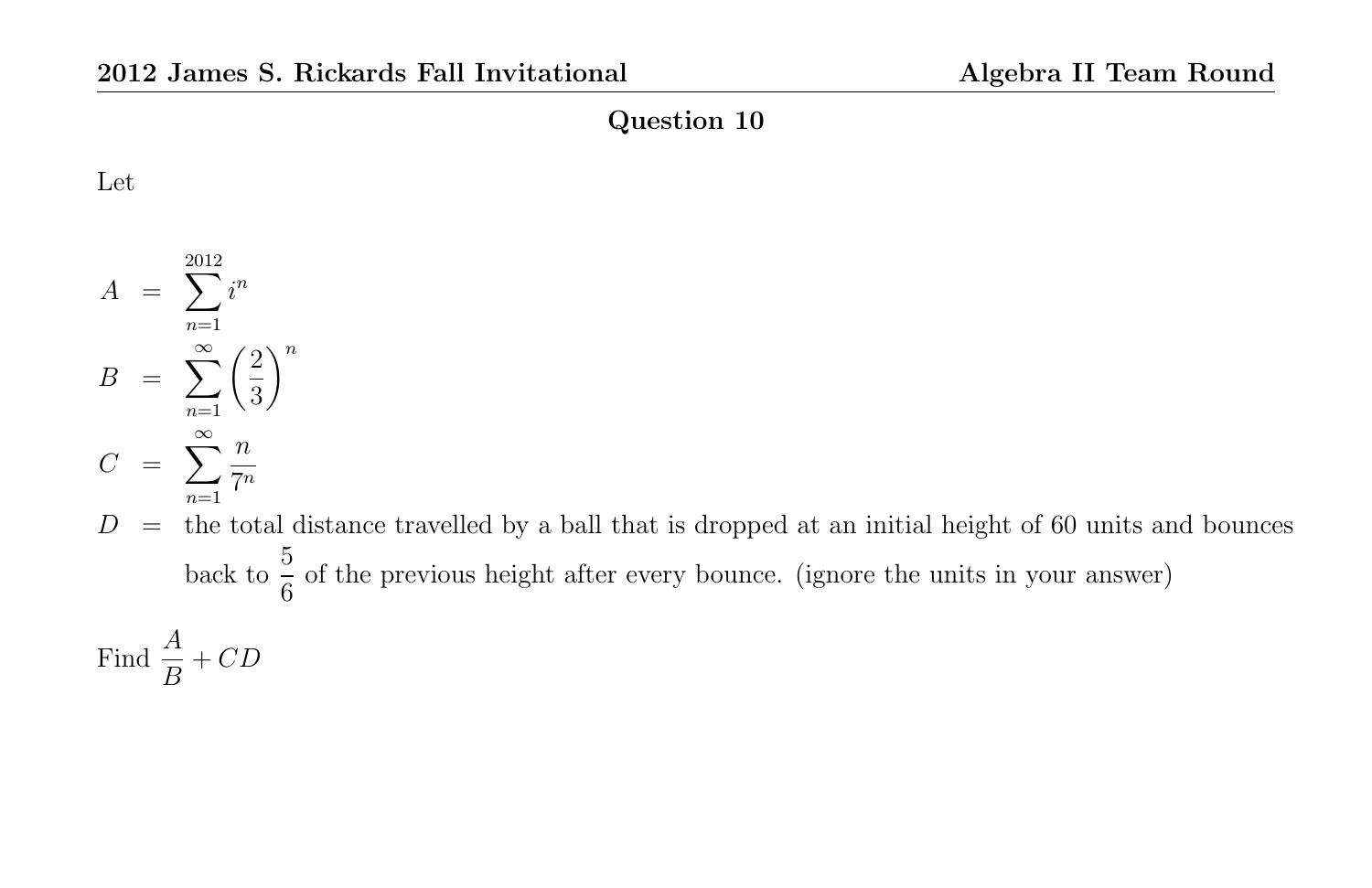For the conic whose equation is  $x^2 - 4x + 3y^2 + 18y + 10 = 0$ , find

- $A =$  the area of the conic
- $B =$  the eccentricity of the conic
- $C =$  the length of the latera recta
- $D =$  the distance between the foci

Find ABCD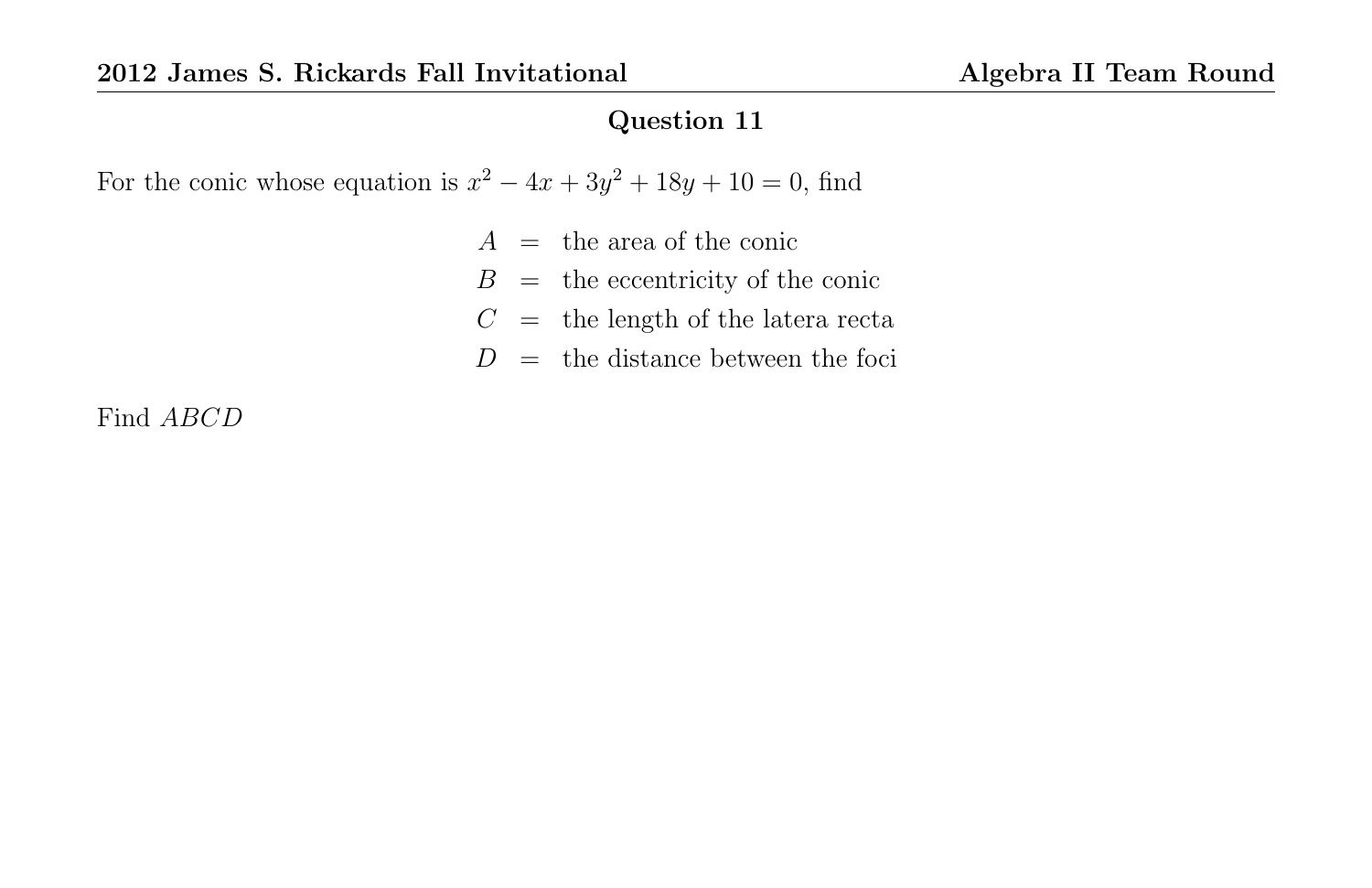Define 
$$
M = \begin{bmatrix} 3 & 2 \\ 2 & 3 \end{bmatrix}
$$
. Let

- $A =$  the determinant of M
- $B =$  the determinant of  $M^{-1}$
- $C =$  the trace of M
- $D =$  the sum of the eigenvalues of M

Find  $AB - CD$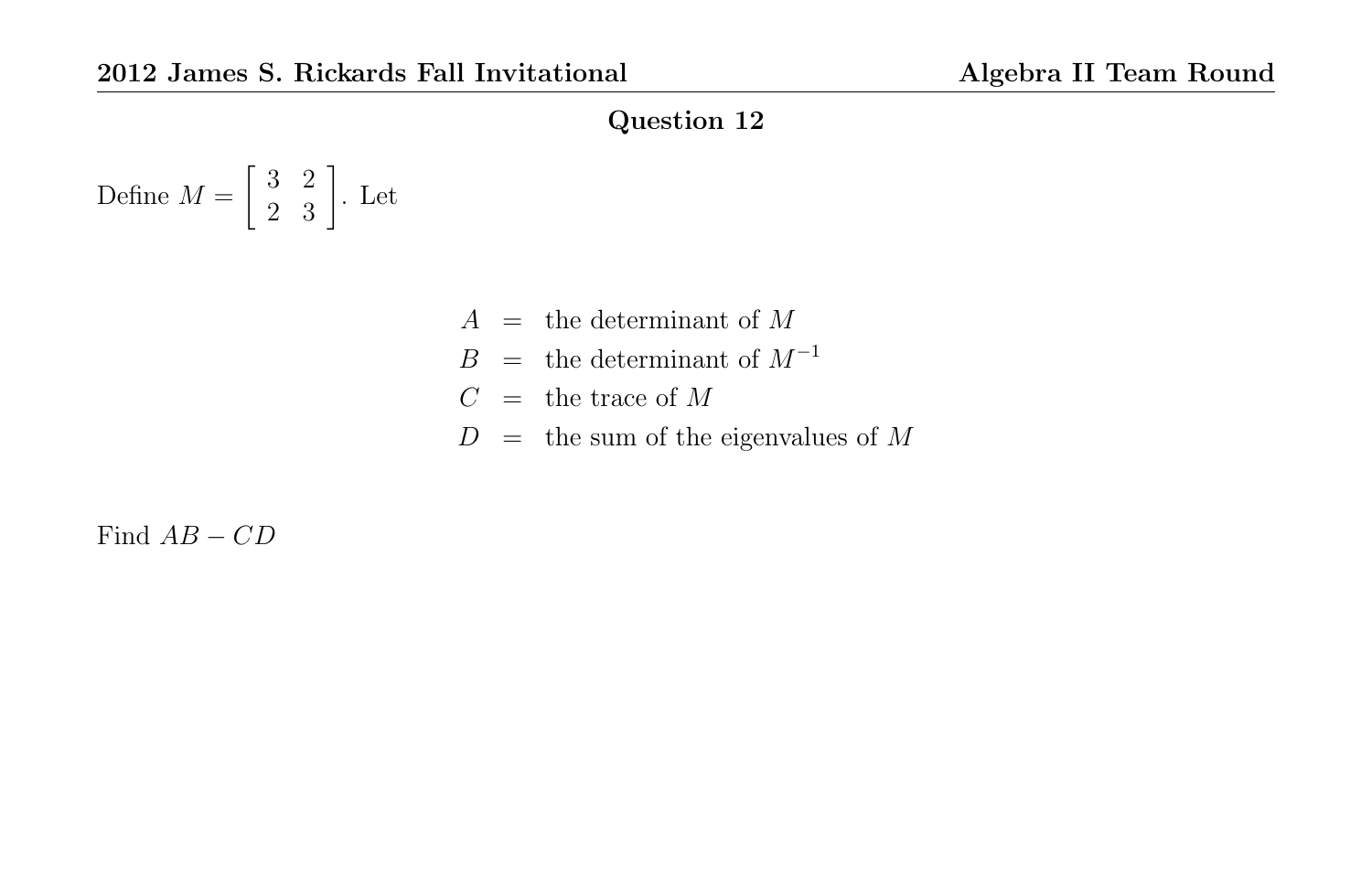Let

$$
A = \sqrt{5 \times 6 \times 7 \times 8 + 1}
$$
  

$$
B = \sqrt{20 \times 21 \times 22 \times 23 + 1}
$$

Find  $A+B$